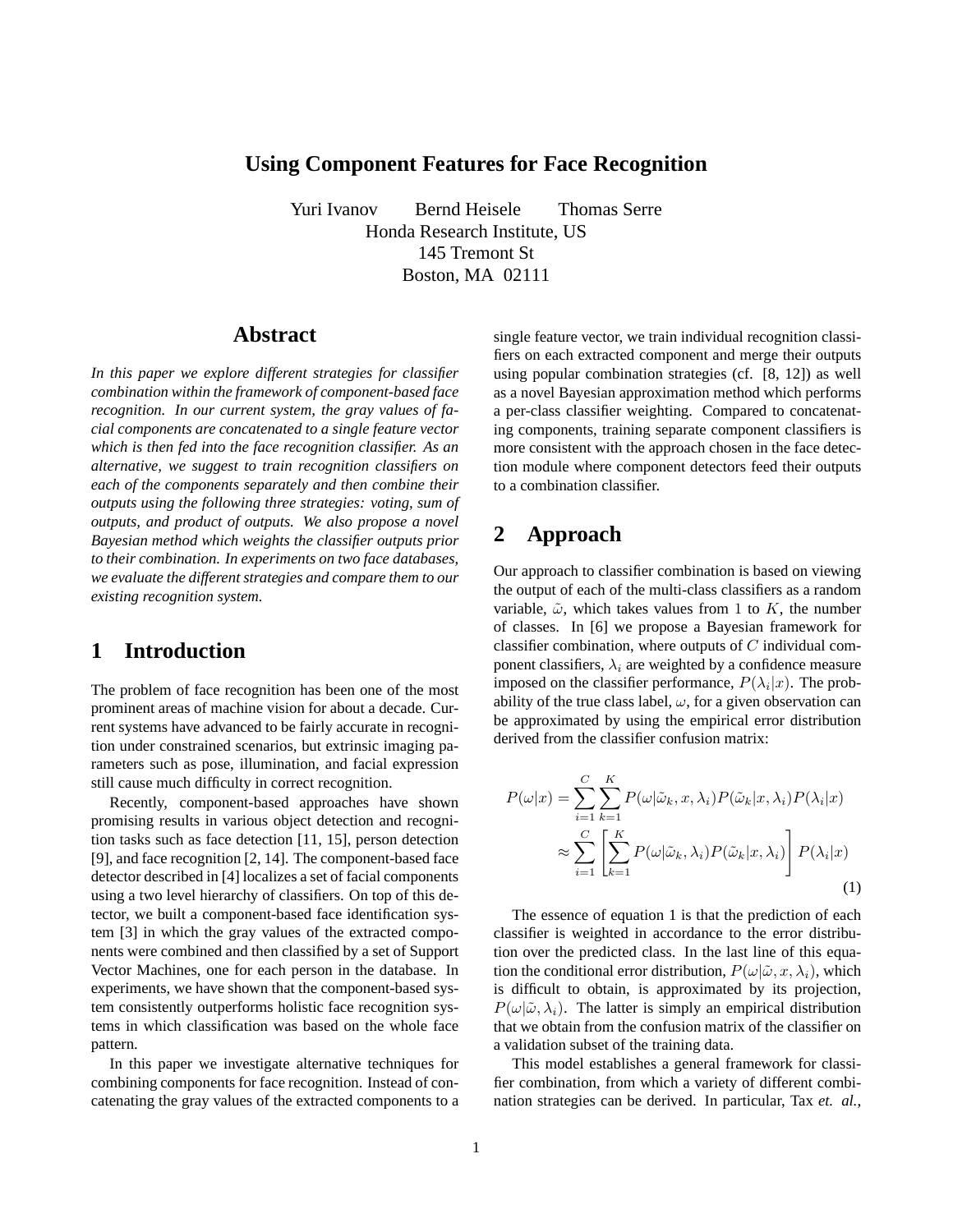[12], present a framework in which sum and product rules are formally justified. Our framework is fully compliant with their work by allowing to justify critic-based (induced by  $P(\lambda|x)$  and error-corrected (induced by  $P(\omega|\tilde{\omega}, x, \lambda)$ ) variants of popular combination schemes.

# **3 Experimental Evaluation**

We evaluate four different strategies for face classification on two data sets. First strategy is to use one of the traditional face classification techniques, such as a Support Vector Machine, [13], to classify the gray scale image of the face. The second strategy is to extract components of the face and perform the classification only on the pixels that are part of these components, [3] . The third strategy is to classify each of the face components independently and then combine the results of the classification with one of the standard schemes - *voting*, *product* or *sum*. Lastly, we apply the error-based classifier score correction to the outputs of the classifiers and combine them with the same combination strategies.

### **3.1 Classifier Score Combination**

The techinque, proposed in section 2 presumes that class probabilities are available from each classifier. This presents a minor problem when using discriminative models, such as SVMs. In its direct formulation SVM does not output probabilities, but rather, values of the discriminant function. We convert these scores to probabilities by applying to them the softmax function:

$$
P(\tilde{\omega}|x) = \frac{\exp(s_{\tilde{\omega}})}{\sum_{\tilde{\omega}} \exp(s_{\tilde{\omega}})}\tag{2}
$$

Using this transformation does not change the classification decision for a minimum error rate classifier, but allows us to treat the classifier within the probabilistic framework of section 2.

### **3.2 Experiment Setup**

In order to evaluate the combination schemes on each data set we train several classifiers:

- 1. Full face classifier A single feature classifier that uses gray-level values of an extracted face image;
- 2. Component-based stacked face classifier A single classifier that has a feature vector formed from all extracted face components placed in the same feature vector;



Figure 1: Example of extracted face components. a) bounding box; b,c) eyebrows; d) bridge of the nose; e,f) eyes; g) nose; h,i) nostrils; j) mouth.

- 3. A set of ten individual component classifiers Each extracted face feature is classified independently of others in the set. The resulting outputs are then combined with one of three combination strategies - *voting*, *product* or *sum*;
- 4. A set of ten individual weighted component classifiers The training data used to train the above classifiers is split  $90\% - 10\%$ . Each classifier is trained on the  $90\%$ subset of the data. Then empirical error distribution is computed on the remaining 10%. After the test data is classified the scores are weighted by the resulting distribution (eqn. 1). The resulting outputs are then combined with one of three combination strategies *voting*, *product* or *sum*.

All classifiers in our experiments are Support Vector Machines with a polynomial kernel of degree 2. To train and test our classifiers we use the SVMFu package [10].

### **3.3 Results**

We evaluate the combination schemes on two data sets. One is a set of faces of six people collected directly from a surveillance system, [6]. The other data set is a combination of synthetic and real faces with synthetic faces used for training. The set includes ten subjects.

From each image in both sets we automatically extract face regions. The detected face images are subsequently histogram-equalized and re-scaled to be  $70 \times 70$  pixels in size. From these images we extract ten face components, such as eyes, eyebrows, bridge of the nose, mouth, nose, left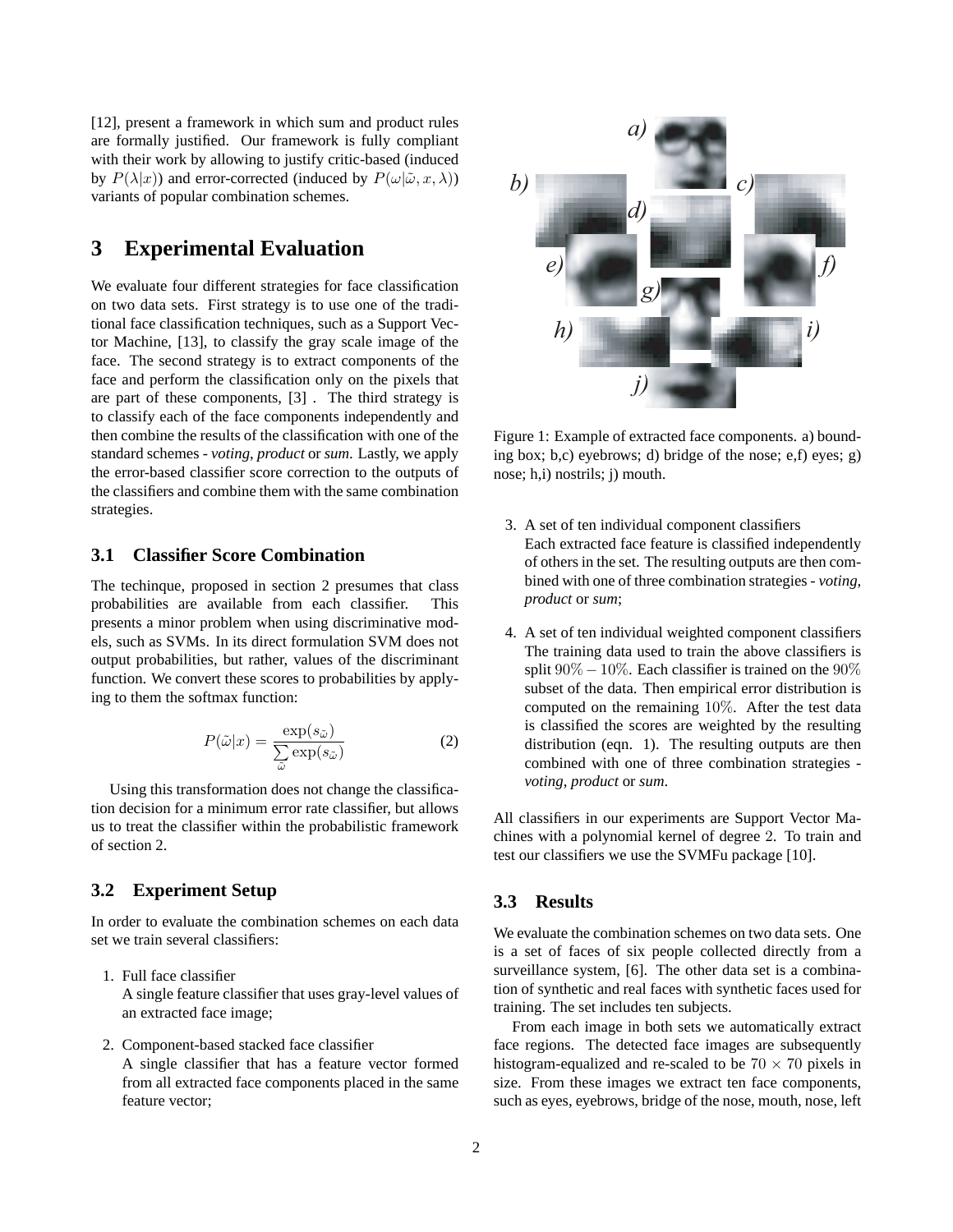

Figure 2: ROC curves for component classifiers for the surveillance data.

and right nostrils, as well as the image area inside the box bounding all of these components. For complete details of the component extraction the reader is referred to [3] . The extracted face components are shown in figure 1.

#### **3.3.1 Surveillance data**

The first data set for our experiments is collected from an automated surveillance system. We selected a set of six people recorded within the surveillance area over the course of several days under different natural lighting conditions. The users were not deliberately posed to get a good view of the face, so, the collected data contains only a several thousand faces.

Additionally, due to pecularities of people's behavior around the video camera, some classes got disproportionally few examples, as compared to others. This resulted in a slightly misbalanced data set, however we intentionally left it intact, as it reflects the real situation in which the classifier is to be applied.

All training and testing data are extracted from the images of people automatically with no manual intervention  $[4]$ <sup>1</sup>. Some examples of the training and test set are shown in figure 3.

The results of running the experiments on the surveillance data are shown in figures 2 and 4. Figure 2 shows the ROC curves for each component classifier. The performance of the components varies in a wide range, at the top are the whole face, the eyes and the nose classifiers. The nostrils are the least reliable components. The second figure shows a plot of the log-probability of error as a function



Figure 3: Examples from the surveillance training set (top two rows) and test set (bottom rows). Both sets include mostly frontal views of faces. The resolution of the images was relatively low.

of acceptance rate. This plot is related to an ROC curve, calculated for a multi-class problem. Given the set of classifier scores (posterior probabilities) we vary a threshold within the full range of posteriors rejecting samples for which the scores fall below the threshold. We compute the error rate for the remaining points and plot it against their fraction in the data set.

The behavior of the classifiers is illustrated in figure 4. For all acceptance rates, the full face classifier shows the worst performance. The classifier based on stacked features outperforms the full face classifier by a large margin. In turn, all combination schemes consistently provide even better performance. There is only slight difference in performance of weighted and unweighted combination schemes. The latter is explained by the fact that the individual classifiers are very strong on this data set and their confusion matrices are very close to identity, and, hence, have little effect on the combined scores. The difference becomes more pronounced when the strength of the classifiers in the sets varies by a larger factor, as our further experiments show, [6, 7].

#### **3.3.2 Synthetic training data**

The second data set is a a combination of synthetic and real human faces. Synthetic faces are used to train classifiers, while real faces are used to test them. In order to generate

<sup>&</sup>lt;sup>1</sup>This implies that false positives of the face detection phase are left in both training and test data sets, slightly degrading the classifier performance.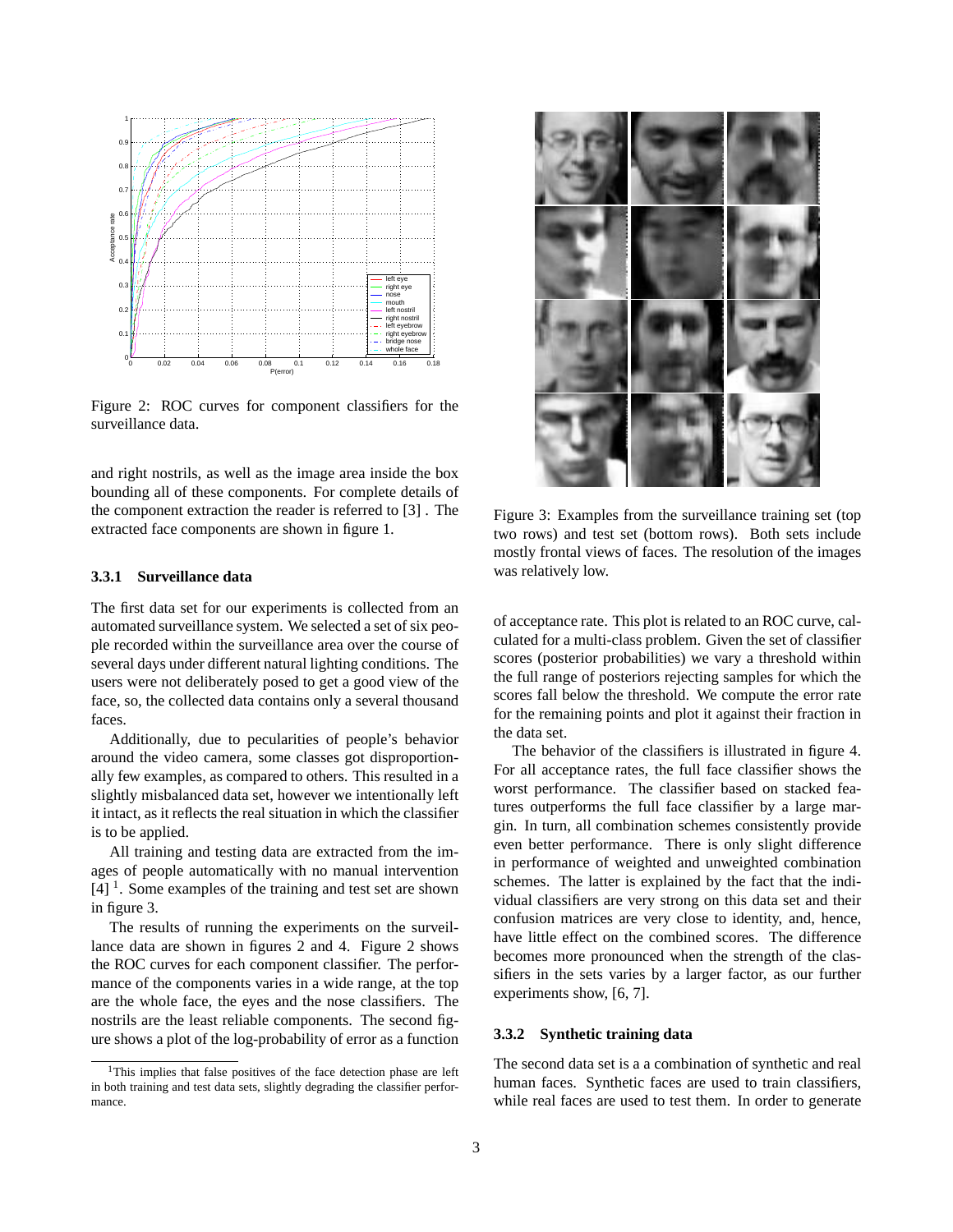

Figure 4: Log-error-acceptance curves for different classifiers for the surveillance data.

the training set we fitted a morphable 3D head model [1, 5] to a frontal and a profile image of each person and then generated a large number of synthetic images by carefully varying the illumination and viewing angles. Overall we generated about 1900 synthetic training images for each of the 10 people in the database.

The test set was created by taking images of the 10 people in the database with a digital video camera. The subjects were asked to rotate their faces in depth and the lighting conditions were changed by moving a light source around the subject. The final test set consisted of about 200 images of each person recorded under different viewpoints and lighting conditions. Some example images of the training and test set are shown in figure 5.

The results of running the experiments are shown in figure 6 for the individual component classifier and in figure 7 for the combinations, respectively. In both cases, the recognition rates are lower than in the previous experiments on the surveillance data. This is not surprising since we only used synthetic images for training. Adding 10% of the test set to the training data and evaluating the retrained systems on the remaining 90% of the original test set lead to a large improvement in the recognition rates. In addition, we ran experiments where we recomputed the weights of the classifiers on 10% of the test set but did not retrain the component classifiers. The results are shown in figure 8. As expected, the best performance is achieved by retraining the classifiers on the enlarged training set including real face images. Interestingly, recomputing the weights while keeping the component classifiers unchanged also leads to a clear improvement compared to the original systems. This indicates that our weighting algorithm can be used to perform on-line learning in applications in which retraining of all classifiers is too time consuming or not possible at all.



Figure 5: Examples from the synthetic training set (top rows) and test set (bottom rows). Note the variety of poses and illumination conditions.



Figure 6: ROC curves for component classifiers trained on synthetic images.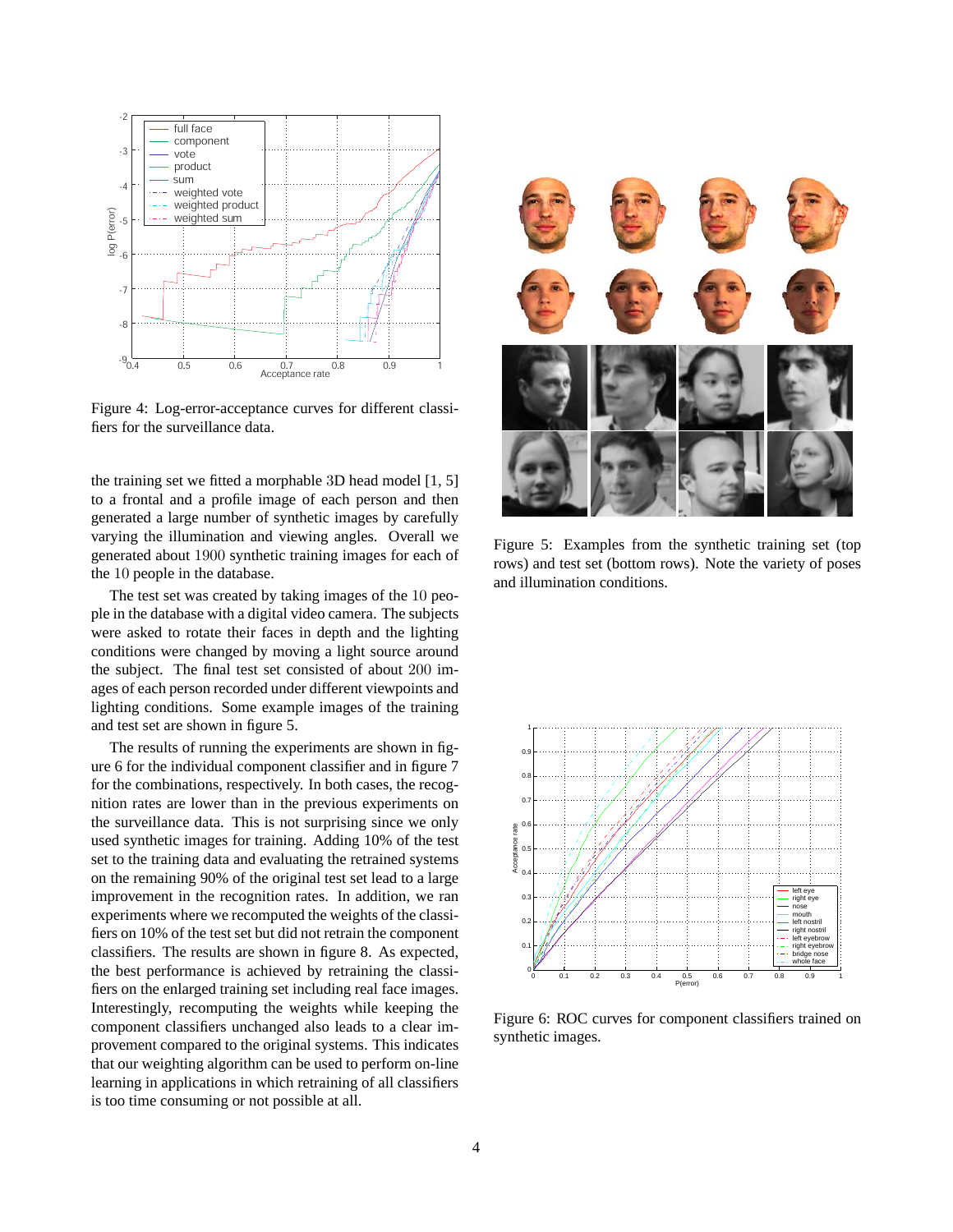

Figure 7: Log-error-acceptance curves for different classifiers trained on synthetic images.



Figure 8: ROC curves for Classifiers trained only on synthetic data, using part of the test data without retraining and with full retraining.

# **4 Conclusion**

In our previous face recognition system facial components were extracted from the input image and combined into a single feature vector which was then fed into the recognition classifier. As an alternative, we proposed to train recognition classifiers on each of the components separately and then combine their outputs. Three popular strategies for combining the outputs have been evaluated: voting, sum of outputs, and product of outputs. We also proposed a new method based on the distribution of the empirical error for weighting the outputs prior to their combination.

Experiments were carried out on two data sets: the first set included mostly low resolution, frontal face images of six people recorded by a surveillance camera. The second set consisted of synthetic training images of ten people and real test images with large variations in pose and illumination. On both sets we achieved a significant improvement over our previous system. Overall, the product of the outputs marginally outperformed the other two combination strategies. By running our new weighting algorithm on 10% of the test set, we could increase the recognition rate by a large margin without having to retrain the component classifiers.

## **References**

- [1] V. Blanz and T. Vetter. A morphable model for synthesis of 3D faces. In *Computer Graphics Proceedings SIGGRAPH*, pages 187–194, Los Angeles, 1999.
- [2] R. Brunelli and T. Poggio. Face recognition: Features versus templates. *IEEE Transactions on Pattern Analysis and Machine Intelligence*, 15(10):1042–1052, 1993.
- [3] B. Heisele, P. Ho, and T. Poggio. Face recognition with support vector machines: Global versus component-based approach. In *International Conference on Computer Vision*, pages 688–694, Vancouver, Canada, 2001.
- [4] B. Heisele, T. Serre, M. Pontil, T. Vetter, and T. Poggio. Categorization by learning and combining object parts. In *Advances in Neural Information Processing Systems*, volume 14, 2002.
- [5] J. Huang, B. Heisele, and Blanz V. Component-based face recognition with 3D morphable models. In *4th Conference on Audio- and Video-Based Biometric Person Authetication*, 2003.
- [6] Y. Ivanov, T. Serre, and J. Bouvrie. Error-weighted classifier combination for multi-model human identification. In *Submission*, 2004.
- [7] A. Kapoor, R. W. Picard, and Y. Ivanov. Probabilistic combination of multiple modalities to detect interest. In *Submission*, 2004.
- [8] J. Kittler, Y. P. Li, J. Matas, and M. U. Ramos Sánchez. Combining evidence in multimodal personal identity recog-